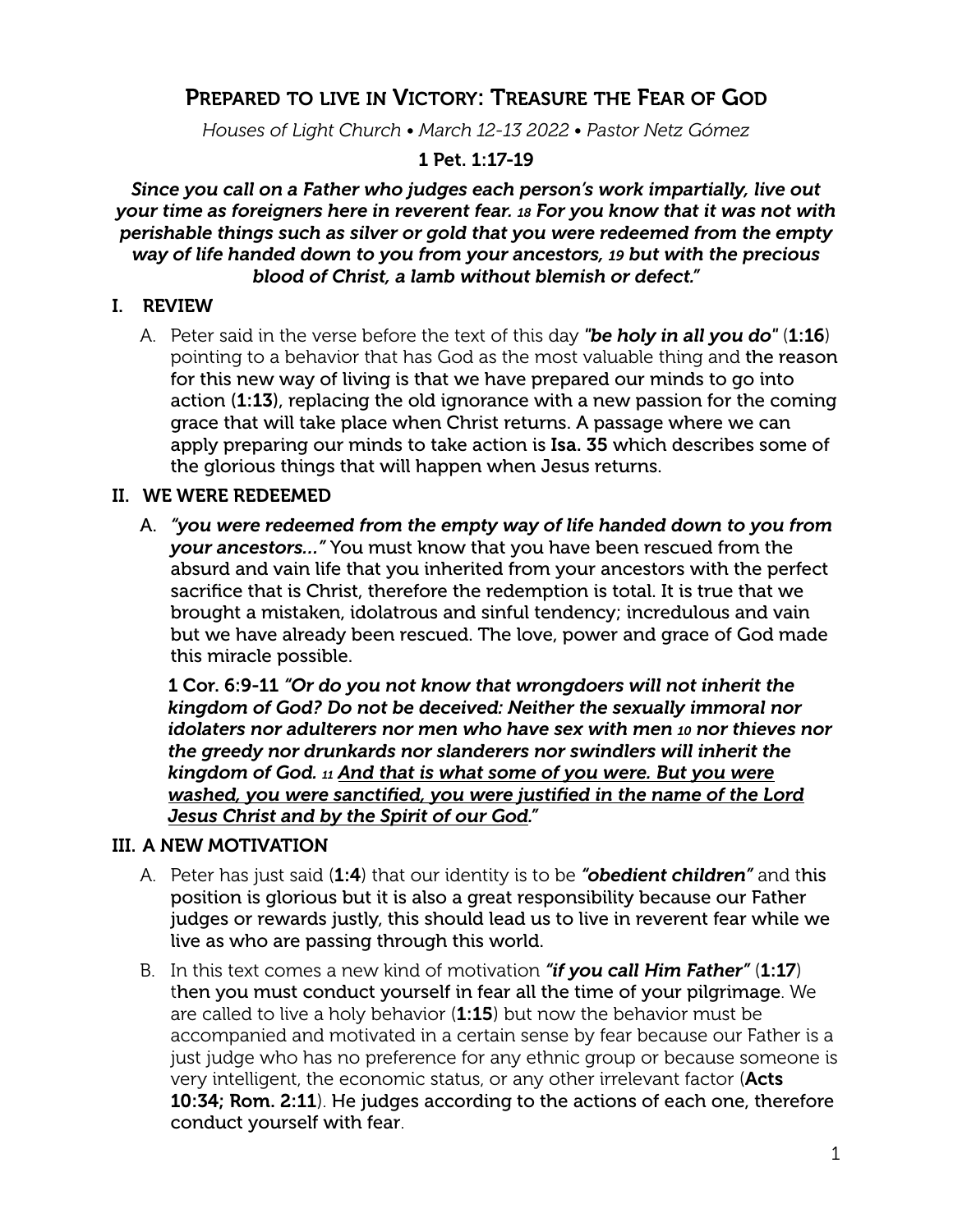- C. What may seem confusing and surprising to us is that this command to "*live out your time as foreigners here in reverent fear*" is preceded and followed by something that should remove fear. What Peter has said is that God has had mercy on us by which He caused us to be born again; He has secured a hope and inheritance for us in heaven and is keeping us for that same hope so we can put our faith and hope in God.
- D. He has not become our Father so that we are insecure about the future that He has promised us so that should remove fear, but even then he says to conduct ourselves in fear because we should know that we have been rescued from the vain life that we had inherited from our ancestors not with perishable things that run out or fail or will be destroyed in the end but with the precious blood of Christ who is a lamb without spot or blemish. Therefore as you were ransomed and purchased by God through the sacrifice of Christ then fear this is a consistent doctrine in Scripture.

Rom. 11:20 *"But they [the branches = Jews] were broken off because of unbelief, and you stand by faith. Do not be arrogant, but tremble."*

Phil 2:12 *"Therefore, my dear friends, as you have always obeyed—not only in my presence, but now much more in my absence—continue to work out your salvation with fear and trembling, 13 for it is God who works in you to will and to act in order to fulfill his good purpose."*

E. May fear lead you to conquer your doubts. If God lives in you and you are aware of such power and majesty that he dwells in your life there will be a proper sense of awe that must drive you.

2 Cor. 5:10-11 *"For we must all appear before the judgment seat of Christ, so that each of us may receive what is due us for the things done while in the body, whether good or bad. <sup>11</sup> Since, then, we know what it is to fear the Lord, we try to persuade others…"*

F. It is not that we are saved on the basis of our works but that we are already evaluated as Christians according to their works. This means that if there are good deeds done with a view to seeking glory, honor and immortality we will be rewarded with eternal life. We don't deserve it but He gives it to us because He appreciates that we persevere in doing good.

Matt. 16:27 *"For the Son of Man is going to come in his Father's glory with his angels, and then he will reward each person according to what they have done."*

Gal. 5:19b-21 *"sexual immorality, impurity and debauchery; 20 idolatry and witchcraft; hatred, discord, jealousy, fits of rage, selfish ambition, dissensions, factions 21 and envy; drunkenness, orgies, and the like. I warn you, as I did before, that those who live like this will not inherit the kingdom of God."*

G. Paul is warning believers who go to church. There are things you do that can exclude you from the kingdom of God so be afraid to do those things; May the fear of God keep you away from them. So the way this fear is related to a loving Father and a precious blood that ransomed us, is to be afraid to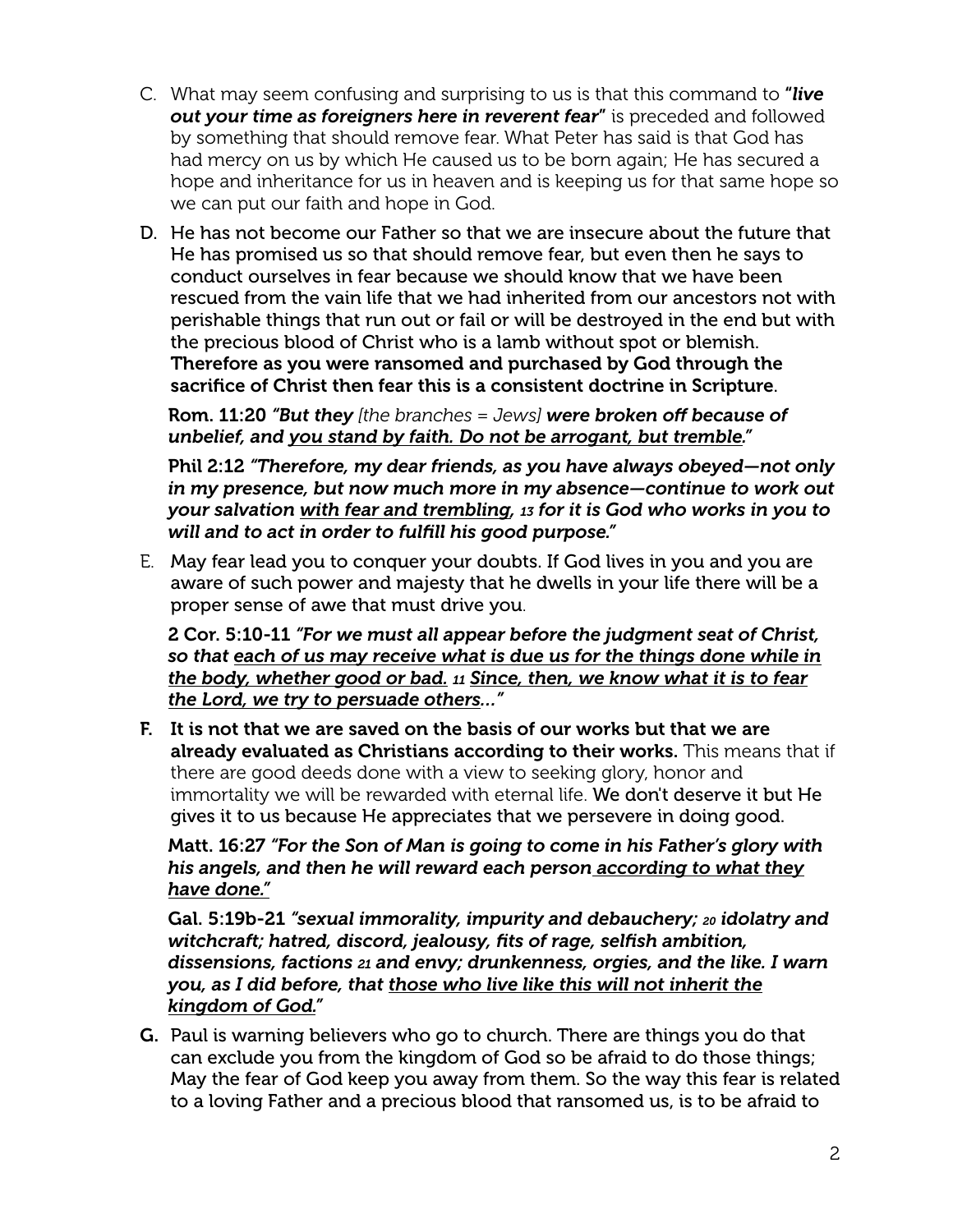treat the blood of Christ and the fatherhood of God as if they were garbage. Be afraid of never treating Him like that.

#### H. If the desire to flirt with the sins for which the Father sent his Son to die wants to tempt you, run away from it.

I. So there are two main points in these verses: works and the fear of God. We know that salvation is not by works (Eph. 2:8-10) but if it is by works, our actions are essential and key. They evidence the reality of who we are and God will reward them handsomely. On the other hand, we do not like to think that fear is a good motivation but in this case it is because it implies taking seriously the warnings of God and His just judgment.

## IV. THE MIRACLE OF BELIEVING AND TRUSTING IN JESUS AND GOD

v.20-21 *"He was chosen before the creation of the world, but was revealed in these last times for your sake. 21 Through him you believe in God, who raised him from the dead and glorified him, and so your faith and hope are in God."*

A. What Peter goes on to say here adds even more value to the preciousness of the blood of Christ. God did not look for someone on earth to be the Redeemer but He had already chosen Christ before the creation of the world and then He manifested it in these last times for love of us. The end times began from the first coming of Christ. The end times want that when Jesus came into the world, He started what was expected, that is, the end times.

#### Heb. 1:1-2 *"In the past God spoke to our ancestors through the prophets at many times and in various ways, 2 but in these last days he has spoken to us by his Son, whom he appointed heir of all things, and through whom also he made the universe."*

- B. Then Christ was chosen, separated and appointed by the Father before the foundation of the world and has manifested himself in these times which are the last times for love of us and again through Jesus the miracle that we we had faith in God. The origin of our faith has been nothing other than the result of the resurrection and the work of Christ in our hearts.
- C. Thank you Jesus for having made it possible for you and me to trust in God to the point that our faith and hope are placed in the Father!! If it hadn't been for Christ we would still be in unbelief in the world on our way to hell.

## V. REFLECTION QUESTIONS

- 1. Have you practiced putting your mind into action to put all your hope in the grace that will be brought to us when Christ is manifested? Explain.
- 2. Testify what was the negative inheritance of your ancestors from which God rescued you through the blood of Christ?
- 3. Why is the fear of God a good motivation to persevere in doing good?
- 4. How does it make you feel that your faith and trust in God is a miracle that Jesus worked in your heart?